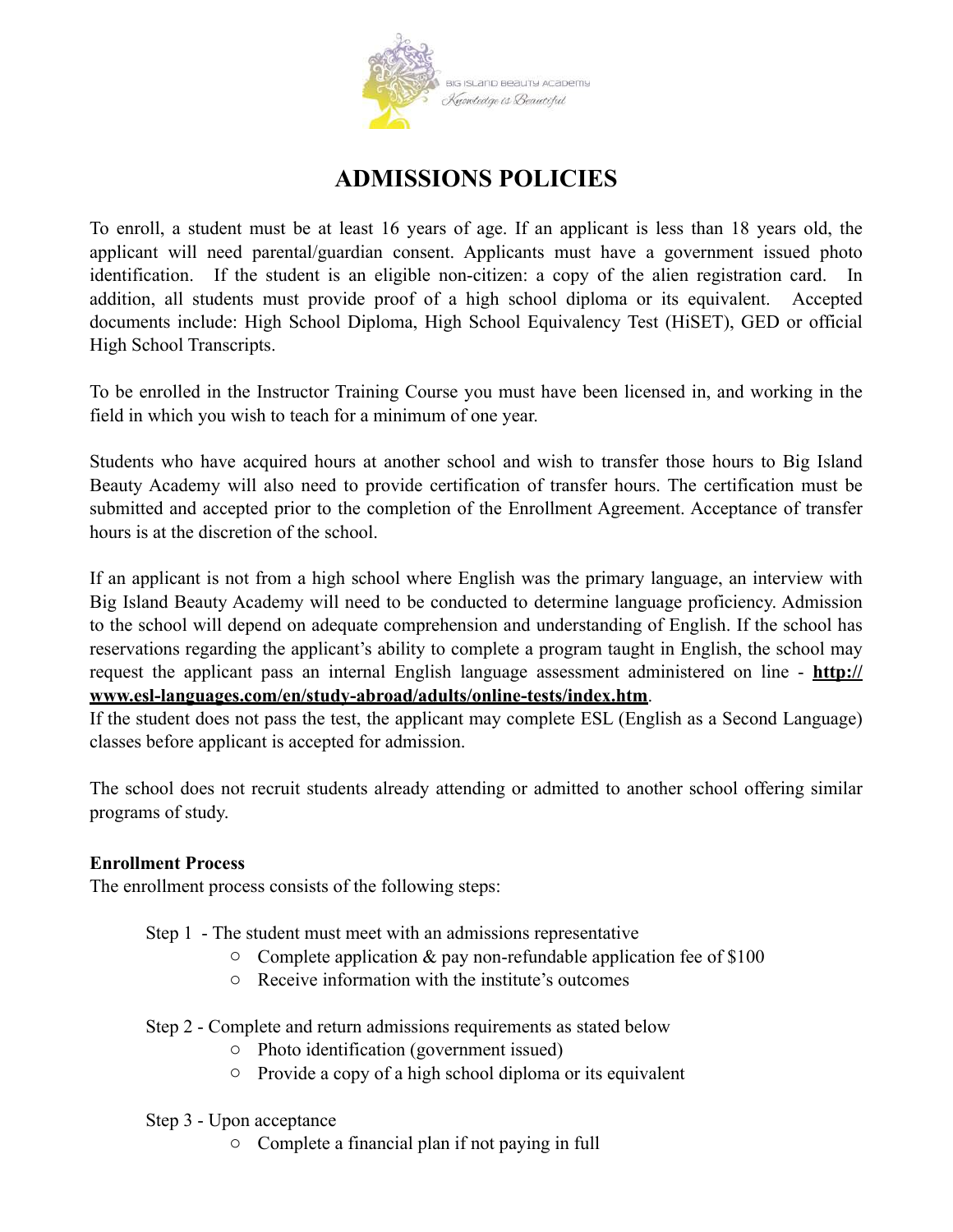# o Sign contract

Step 4 - Orientation takes place on the first day of the program and is mandatory

Documents must be official and have a date of completion for the student it is regarding. If documents do not show proper integrity, the Director of the school must approve them. Foreign transcripts and diplomas must be translated and validated by an outside agency to reflect the academic equivalence of a U.S. high school diploma.

It is advisable to apply for enrollment and pay the application fee as soon as possible to ensure a place in class. Student payment schedules must be arranged with the financial office prior to beginning classes. In the event of a payment default, the school will, without notice, suspend the student until the account is brought to the proper status.

If a student is unable to start on their contracted start date they may submit a written request to postpone their starting date to a future class. Placement is not guaranteed in the next class as the class may already be filled. The \$100 application fee is good for 90 calendar days.

**Ability to Benefit** - The school does not accept ability to benefit students.

# **Re-entry Students**

• If a student has been terminated or withdrawals from a program and wishes to re-enter the school, they must submit a written request to re-enroll. Big Island Beauty Academy requires a personal interview with school administration. Once the petition is reviewed, the Director has 30 days to notify the student about the decision on allowing the student to re-enroll and any stipulations to be followed. The re-entering student will be placed on a 30-day monitoring period. During the 30-day monitoring period the student must demonstrate for that period that they can meet the school's minimum attendance and academic requirements.

The student will then be evaluated for satisfactory academic progress at the next scheduled evaluation period to determine their new status. Students who fail to meet the minimum attendance and academic requirements for that 30-day monitoring period may be terminated. Students who re-enter the program are placed in the same Satisfactory Academic Progress standing as when they left. Other requirements are:

- o Outstanding tuition, fees, and overtime expenses must be paid in advance.
- o Previous tuition payments will be credited to the student's balance
- o Because tuition fees and costs are subject to change, re-entering students will be contracted according to the current tuition costs and will be required to pay any additional fees, if applicable.
- o Pay a \$150 re-entry fee

Re-admission is reserved to the sole discretion of Big Island Beauty Academy and may require special conditions.

# **Credit for Prior Training**